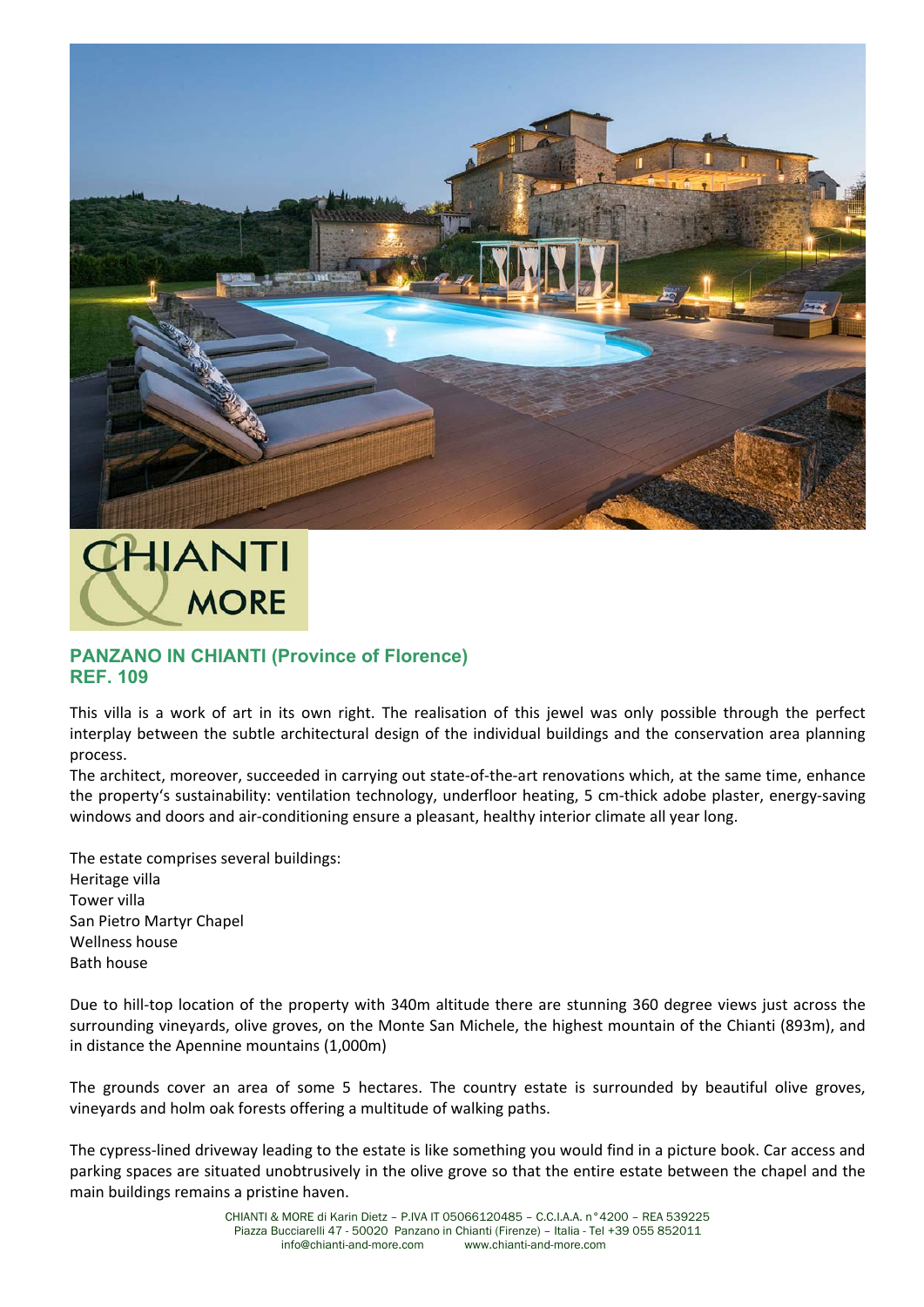Each building leads out into its own garden area. Furnished like lounges, the terraces and gazebos offer idyllic spots in which to rest and relax.

The kitchen house offers every modern convenience for celebrations or elegant dining on the terrace. Boasting a diameter of 2 metres, the centuries-old wood-fired oven used to provide for the whole village. The smokers' lounge is also situated here.

Beneath the terrace and enjoying a breathtaking view is the 12‐metre pool complete with cabanas, daybeds and a lounge on the wide wooden sundeck.

The San Pietro Martyr Chapel was built in 1580 by Ludovico da Verrazzano. The paintings and the altar are currently under restoration. The chapel has space for 15 people for wedding ceremonies. On leaving the chapel, the view of the setting sun is simply stunning, while its forecourt offers an idyllic spot for meditation.

Activities **Cooking, swimming, walking in the olive groves, wine tastings, visits of the art cities**

Closest village **Panzano in Chianti 6 km** Distances **Greve in Chianti 6 km, Golf course Ugolino 20 km, Florence 30 km, Siena 40 km, Airport Florence 1 hours** Sleeps max. **The villa can be rented for max 12 persons or max 16 persons**  Suites **8 suites: Suites Boasting picture‐book views from every window, all the suites are spaciously laid out (most comprise two rooms), furnished with 5‐star box spring beds (king size, 180 cm wide with a mattress depth of 40 cm and luxurious toppers), partially an open fireplace, individually designed with designer fabrics from Tricia Guild and Kenzo and antique Persian rugs from the owner‐family's own valuable collection. The suites all have exposed natural stone walls and Serena stone edging, temperature and humidity regulating adobe‐clad walls and glossy, silky‐smooth stucco lustro, centuries‐old cotto floors or parquet flooring made from old wine barrels, individually adjustable air conditioning, flat screen LED televisions and Broadband Internet access. All the suites have luxurious bathrooms (some integrated into the room) finished in hand‐selected marble and appointed with XL showers with chromotherapy rain shower heads, handmade marble shower bases, freestanding washbasins set on custom‐made marble** 

**breathtaking views, the bathrooms offer the perfect place to linger and relax.** Villa **The living space includes a dining room/lounge/bar, the smokers' lounge and the wine cellar for tastings.** 

**tables and partially freestanding designer cast stone bathtubs. Each with a window boasting** 

**The interior furnishings in the living areas exude a subtle, eclectic flair that radiates a historic feel. Elegant and classical, the interiors are designed in shades of beige and grey that accentuate the charm of the historic buildings. Lavishly‐sized armchairs from various eras offer luxuriant comfort for relaxing or catching up with the rest of the world.** 

**A long‐standing local carpenter from Panzano handcrafted the parquet flooring out of old wine barrels, the red wine stains and the aroma of which have remained preserved until today. An oversized bar counter was created out of a 10 metre‐long roof beam of precious holm oak (which could no longer fulfil its original function as a result of the current earthquake protection regulations).**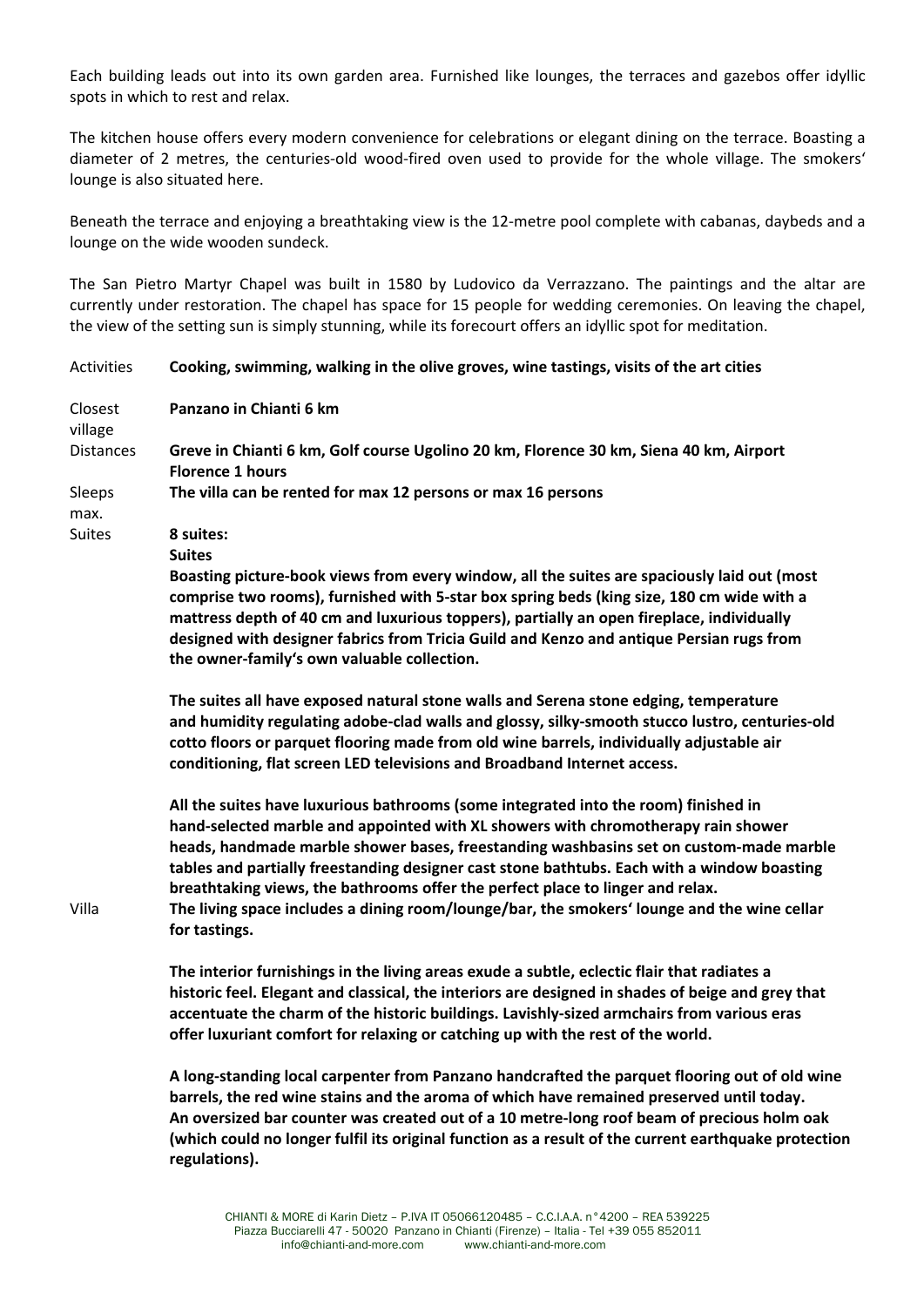**Further characteristic features of the buildings include walls, at least one in every room, that have been elaborately restored back to their natural stone state, with several of the structures dating back 1,000 years, and old Serena stone door frames and sills, some of which were renovated and others replaced by new hand‐crafted ones.** 

Garden **Spacious, very nice plants, relaxing ambience** Terrace **Several terraces and patios with outdoor dining areas** Pool Spa Yes, 12 m, private **The Private Wellness Center comprises** 

> **The Wellness House – formerly a spacious barn now housing two beds, a whirlpool, an open fireplace and a relaxation area**

**The Bath House – spacious marble hammam with floor‐to‐ceiling windows and a view of the vineyards The outdoor well‐being area with a 12‐metre pool surrounded by day beds and sun terraces The yoga plateau for guided retreats or individual training The indoor gym with Technogym equipment** 

# **Philosophy:**

**The untouched authenticity of Tuscany, combined with the close‐to‐nature interior design create the basis for our wellness philosophy. We believe in traditional health approaches not using technical equipment or invasive procedures.** 

**The body rituals have been conceived exclusively for self‐application in the wellness house and bath house. We provide the individual, finest‐quality care products (exfoliants, bath additives, body wraps) and you can use the products together with your partner or friends, alone in contemplative calm.** 

**Our recommended shiatsu specialist and TCM doctor are available on request.** 

# **Wellness House**

**Accommodated in what was formerly an ancient barn, the design of the wellness house was an elaborate architectural undertaking. The spectacular private room offers optimum comfort for guests who need to relax and unwind.** 

**With a design that combines antique elements with exquisite new marble, the area includes a double whirlpool, a massage/colour therapy shower, an open fireplace, a relaxation gallery and a**  panoramic window offering a view of the Castle of Panzano. The long-standing smith from the town **of Greve was able to restore the old, damaged iron spiral staircase and make it functional again for accessing the gallery.** 

#### **Bath House**

**The Bath House too was given a building all to itself – namely the former sty. Here the owner fulfilled her personal dream of integrating the bath house into the surroundings to the extent that you feel as though you are actually lying in the vineyard. Detox in its purest form – here the ancient tradition of the hammam comes to life with the ceremony** 

**of washings and exfoliations.** 

**A panoramic terrace complete with spectacular views, an open‐air shower made of old, natural stone, a screened‐off outdoor area and a jacuzzi with space for 5 round off the hammam experience.** 

**Fitness Pool** 

**Not only can guests enjoy the sunrise from the 12 metre long pool offering unobstructed 180‐degree views, they can savour the last rays of sunshine until well into the evening. The pool is sunk into a**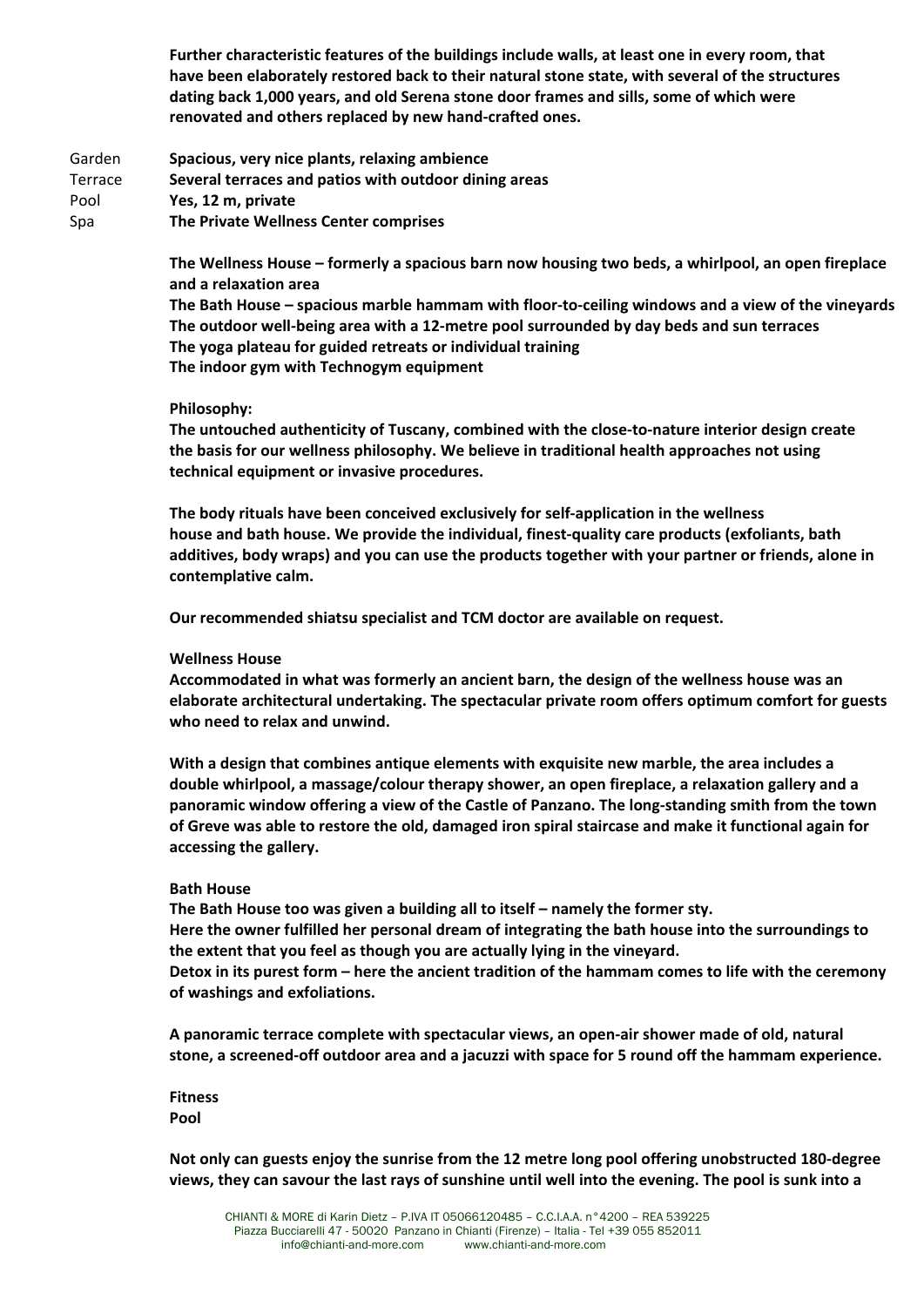**spacious wooden terrace with comfortable, shady day beds and loungers. Every suite has its own day bed which is covered with fresh towels every morning and where guests can leave their personal items, such as books etc., throughout the day.** 

#### **Outdoor Jacuzzi**

**Located at the Bath House, the Jacuzzi, sunk into a sunbathing area offering breathtaking views, provides a separate leisure area above the pool reserved for adult guests only.** 

#### **Yoga/Pilates**

**Practise yoga at sunrise beside the pool, or at sunset on the spacious yoga plateau on the other side of the chapel. This is also where special yoga and Pilates retreats take place.** 

| <b>Views</b>   | <b>Stunning view onto the Chianti landscape</b>                                                                                                                                                                                                                                                                                                         |
|----------------|---------------------------------------------------------------------------------------------------------------------------------------------------------------------------------------------------------------------------------------------------------------------------------------------------------------------------------------------------------|
| Location       | <b>Private</b>                                                                                                                                                                                                                                                                                                                                          |
| Pets           | no                                                                                                                                                                                                                                                                                                                                                      |
| Parking lot    | Yes for several cars                                                                                                                                                                                                                                                                                                                                    |
| Kitchen        | Every morning Gourmet Breakfast offers everything to your heart's desire.                                                                                                                                                                                                                                                                               |
| equipment      | The professional Kitchen is well equipped and leaves nothing to desire.                                                                                                                                                                                                                                                                                 |
|                | For Dinner the decision is yours:                                                                                                                                                                                                                                                                                                                       |
|                | Do you prefer our Chef Service with an Italian 4 course menu selection?                                                                                                                                                                                                                                                                                 |
|                | Would you like to do your own cooking in a chef's kitchen?<br>May we recommend one of the many nearby restaurants and organize transportation?                                                                                                                                                                                                          |
|                | We will be happy to organize anything according to your desires.                                                                                                                                                                                                                                                                                        |
|                | The original, restored wine cellar in the vaults under the tower building boasts an impressive setting<br>in which to enjoy wine tastings and congenial conversations about the exceptional Tuscan wines.<br>The wine cellar offers a handpicked selection of fine wines, most from the region, but also some<br>exquisite wines from around the world. |
| Telephone      | Yes                                                                                                                                                                                                                                                                                                                                                     |
| TV<br>Internet | Yes (satellite), DVD (multi region) with large collection of videos and DVDs<br>Wifi, all over the property                                                                                                                                                                                                                                             |
| Weekly         | Villa for max 12 persons Euro 33.100 .-                                                                                                                                                                                                                                                                                                                 |
| rates          | Villa for max 16 persons Euro 41.500 .-                                                                                                                                                                                                                                                                                                                 |
| Inclusive      | <b>Concierge Service (english speaking)</b><br>٠                                                                                                                                                                                                                                                                                                        |
|                | Daily maid service with towel change (Egypt cotton bed linens 2/week)                                                                                                                                                                                                                                                                                   |
|                | <b>Robes and toiletries from ERBARIO TOSCANA</b>                                                                                                                                                                                                                                                                                                        |
|                | Pool towels provided daily                                                                                                                                                                                                                                                                                                                              |
|                | <b>Daily Breakfast Service</b><br>Fridge stocked with non-alcoholic beverages                                                                                                                                                                                                                                                                           |
|                | Beverage center stocked with coffee and tea                                                                                                                                                                                                                                                                                                             |
|                | <b>Historic Wine Cellar applies Honesty Principle</b>                                                                                                                                                                                                                                                                                                   |
|                | Pool and Yard maintenance                                                                                                                                                                                                                                                                                                                               |
|                | Utilities (power, water, heat, AC and Wi-Fi)                                                                                                                                                                                                                                                                                                            |
|                | Janitor on call daily 12 hours                                                                                                                                                                                                                                                                                                                          |
| Exclusive      | Chefs service for dinner (Price per menu/ person including service and cleaning up)                                                                                                                                                                                                                                                                     |
| and            | Spa Treatments (Shiatsu and Swedish Massage)                                                                                                                                                                                                                                                                                                            |
| payable on     | <b>Private Driver</b>                                                                                                                                                                                                                                                                                                                                   |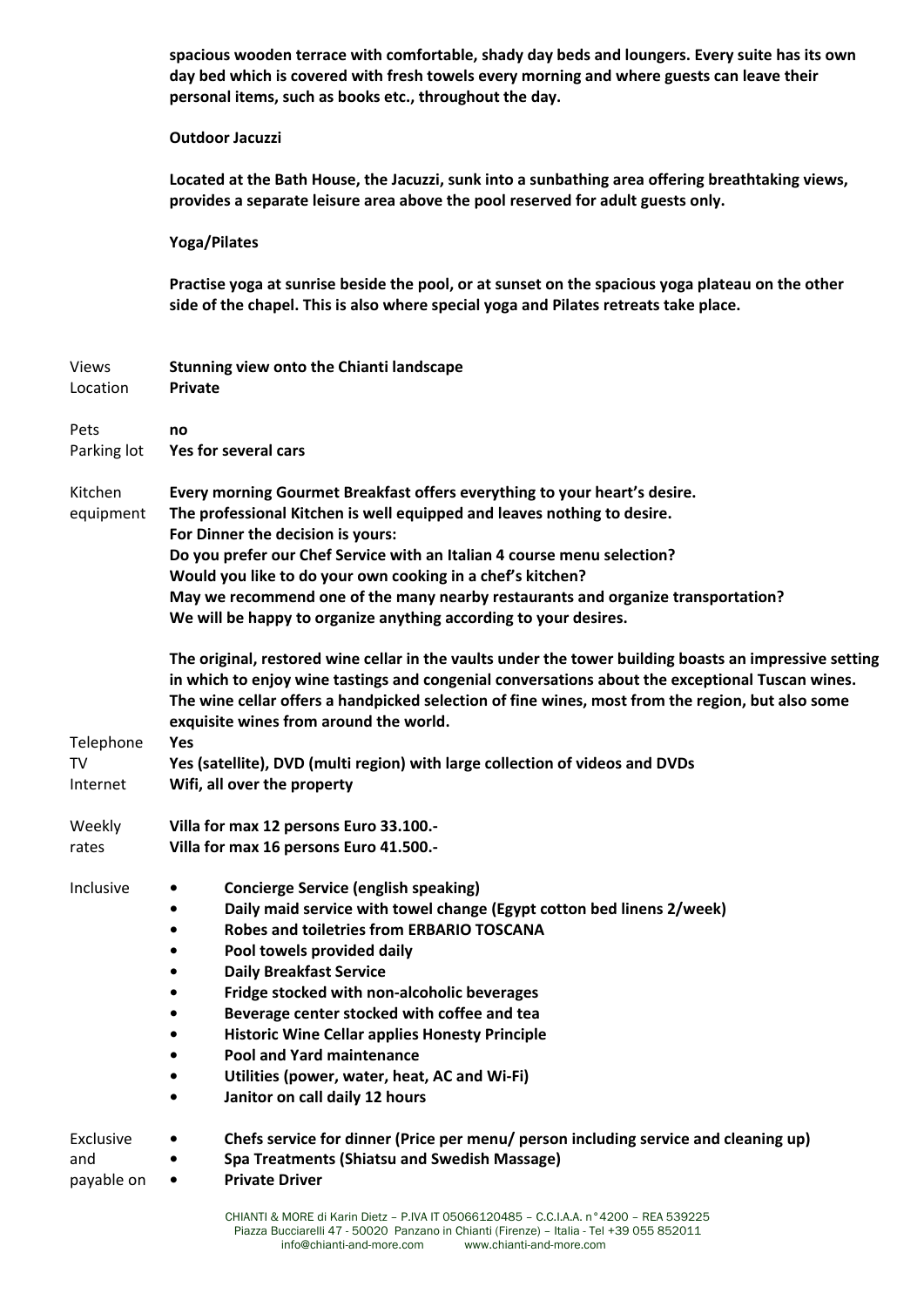the spot Breakage deposit

# **Euro 10.000.‐ (deposited by credit card)**

#### **& More 1. Housekeeping**

We provide housekeeping every day (Mo-Su). The housekeeper lives in the staff apartment on the **property and the guests can decide, when they want their rooms cleaned. Normally he is doing**  the rooms during breakfast - however he also cleans the communal spaces and the terraces and **prepares the pool area with mattresses and pool towels. The linen we change Saturday and Tuesday (or Wednesday). The towels ‐ if the guest prefers ‐ every day.** 

#### **2. Concierge/ Reception**

**During the check in the English speaking receptionist will help you to plan everything for the week. Of course it is possible to do this before during the booking process as well.** 

# **3. Breakfast**

**We offer Parma Ham and Fennel Salami freshly sliced and a Pecorino Cheese selection as well as fresh Fruit, Muesli, Organic Jams and Honey. A selection of Breads is fresh out of the oven. All kind of Coffee or Tea and of course fresh pressed Orange Juice is available.**  The chef prepares every morning the table for breakfast at their preferred terrace and helps serving **the breakfast.** 

**Coffee, Tea and all non alcoholics are always available in the fridges to serve yourself and without charge.** 

# **4. Dinner**

We offer our chefs service for a 4 course dinner - we charge € 50/ person **The tables will be covered with linen and candles and the rate includes the service and cleaning up.** 

#### **5. Wine/ Bar**

**The guests can always use the historic wine cellar. There you can find our selection of local wines from the most famous vineyard around like Antinori, Fontodi, Cavalli etc. We offer you these wines at the price level of the wineries or wineshops in Greve. They can also bring or buy their own wine.** 

**In the bar we provide a selection of bottles, which they can use in an" honesty principle". If you have special wishes for your cocktails we will fill up the bar for you. Here we only charge the retail prices as well.** 

**6. Spa** 

**We are working together with a Shiatsu therapist (fluent english speaking) or traditional masage – 60 minutes rate is € 100.** 

# **The owner informs:**

**"The best architect was, in any case, the house, or rather the ruin, itself – we really didn't want to change all that much because there's a reason for everything having been built the way it was. Our task, rather, was to find out how everything had looked originally and find a way of incorporating high technical standards, in keeping with environmentally sustainable criteria, without compromising the historic appearance. For example, we now have ventilated underflooring, underfloor heating where possible, windows that comply with the very latest energy standards, large rainwater cisterns and even biological sewage filtration."**